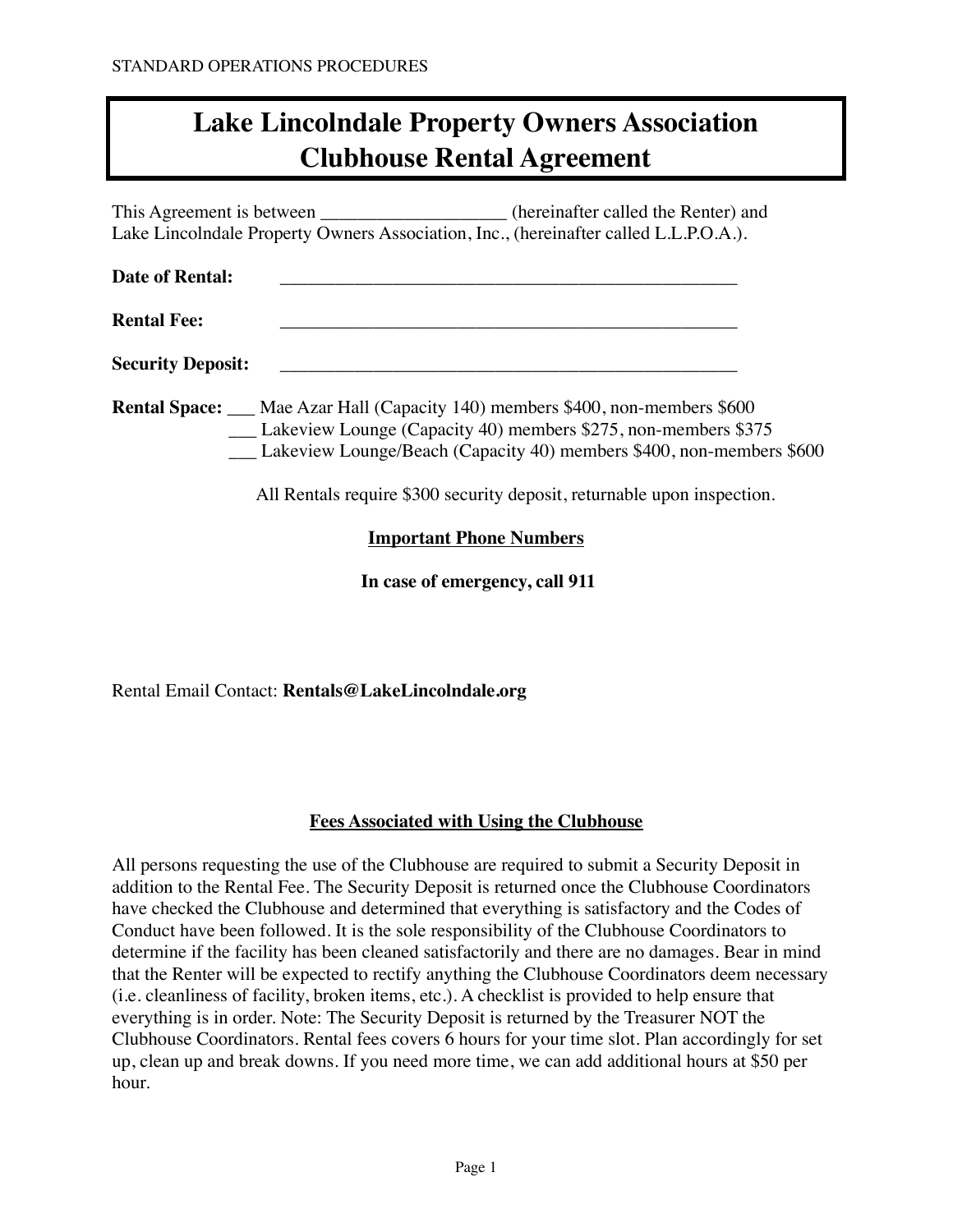If keys are lost, \$50 will be deducted from the Security Deposit. The keys must be returned with the checklist within 24 hours of the event, unless another date is agreed upon by the Clubhouse Coordinators. Returning the keys later than the specified date will result in a charge of \$25 per day.

The Rental Fee, Deposit, Cleaning Fee along with a notarized copy of your home owner's certificate of insurance are required three weeks in advance of the event. **Please make three checks (one for the rental fee, one for cleaning, and one for the deposit) payable to LLPOA.**  Mail checks and rental agreement to**: LLPOA Clubhouse Rentals, P.O. Box 1, Lincolndale, NY 10540.** 

#### **Rental Agreement**

To reserve the Lake Lincolndale Clubhouse, a Facility Rental Agreement must be completed, signed and returned to a Clubhouse Coordinator. Members **MUST** be current on their dues in order to rent the facility.

### **\*\*COVID- 19 Guidelines\*\***

**The Westchester Department of Health have put out guidelines for all non essential gatherings. Attach to this rental agreement is a breakdown of guidelines put out by the DOH. All renters will be given a copy of these guidelines, and must sign the document stating that you will follow these guidelines. As a renter of the LLPOA, you will take on the role of Responsible Party. And follow the guidelines as the Responsible Party at your non essential event, in order to keep you guest safe. LLPOA will not take on any responsibility as far as guidelines not being followed at your non essential gathering. LLPOA will not incur any fines that may come about from your non essential gathering. LLPOA has put things in places so that your gathering can be in accordance with the DOH. The tables and chairs are all places 6 feet apart. Food stations are given appropriate measures to keep guest safe from contaminating food. They are not to be moved. There are sanitizer placed so all guests can sanitize as needed. There must be a designated food server and beverage server. This server must be different from the person clearing tables. Please read through the guidelines so your gathering is a happy and safe event for all.** 

\*\*\*

#### **Cancellation Policy**

Renter will forfeit the following for cancellations: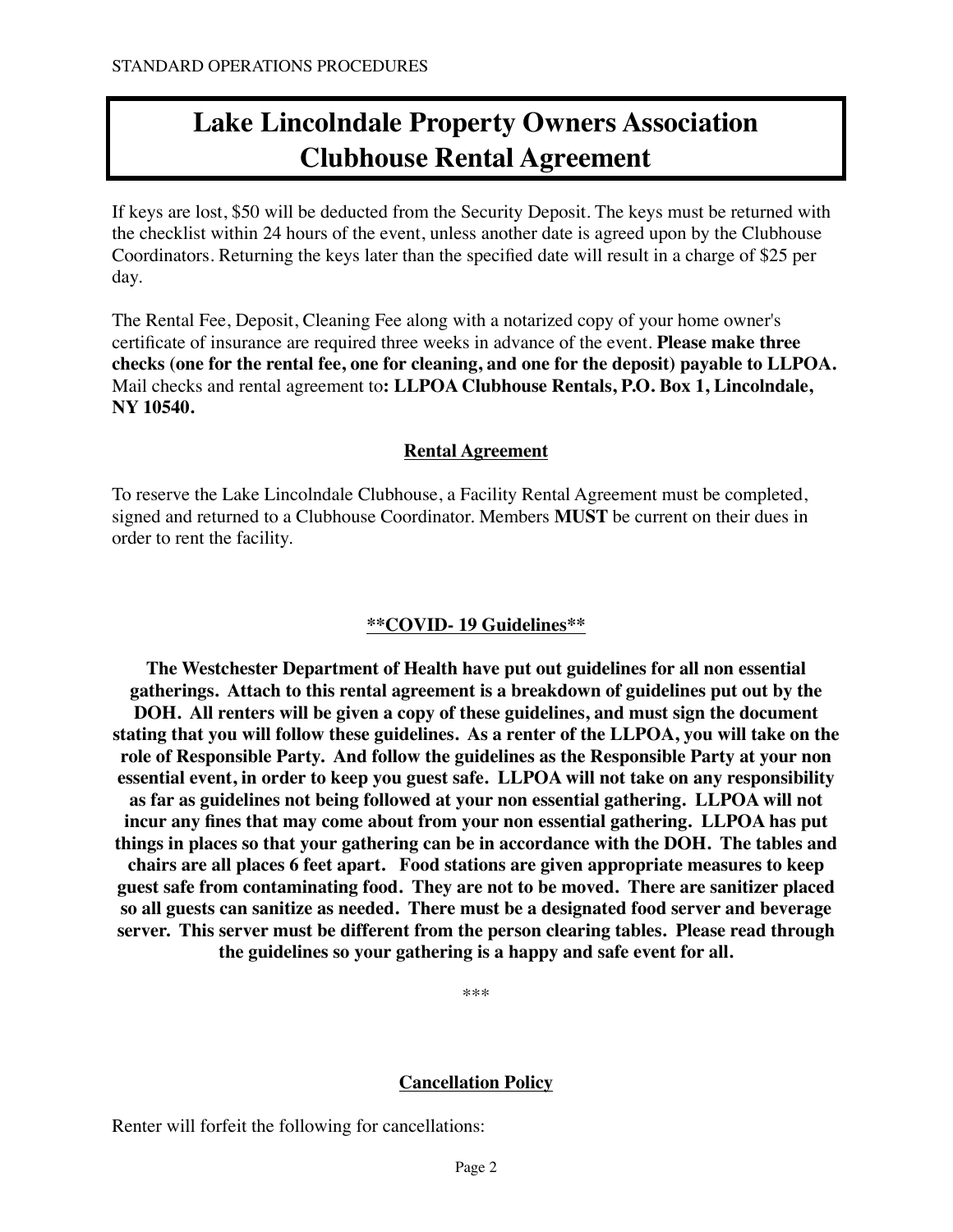- \$25.00 up to two months in advance of event.
- 25% of rental amount up to two weeks in advance.
- LLPOA will take into account if you need to cancel due COVID-19

Exceptions will be made for a severe weather event. Medical and other emergencies will be determined on a case by case basis.

### **Information Regarding the Clubhouse**

#### **Smoking is NOT permitted in any part of the building.**

### **The Renter acknowledges and accepts the following terms and conditions which the Renter covenants and agrees will be strictly complied with:**

- Decorating is restricted to the tables and poles only. Do not use thumbtacks, staples, or scotch tape. Painter's tape may be used on the wooden posts that are centered in the middle of each rental space. No confetti or glitter is allowed. No chewing gum allowed. Do not remove the pictures from the walls, including the two pieces on the Lake side wall and the historical pieces on the front side of the Hall. These are the LLPOA historical records and are quite frail and subject to damage.
- A switch for the ceiling fan is in the middle of the wall in the Main Hall on the beach side of the building. The ceiling fan is NOT to be used during cold weather when the furnace is running, as this may cause major problems. A second switch for the ceiling fan on the court side is located on the back-stage wall.
- The thermostat is located on the wall towards the back of the building, by the stage. Set the thermostat at 55 degrees when leaving the building. (Note: during cold weather, the building takes a long time to reach the selected temperature. You may therefore want to plan on turning the thermostat up several hours before your guests arrive).
- Please do not plug in and turn on many items in the same outlets. This may cause electrical service interruption. If this does occur, the situation can usually be corrected by unplugging the electrical items, and then checking the circuit breaker located behind the Main Hall kitchen door.
- The doors to the Clubhouse are to be kept locked when the building is not occupied, including during set-up time. (Be sure to keep the keys on your person at all times–the door may lock behind you, thus locking you out of the building).
- The outside landing on the back of the building is not a **deck or balcony**. Please don't allow your guests on this landing. It is a **Fire Escape only**; no standing is allowed.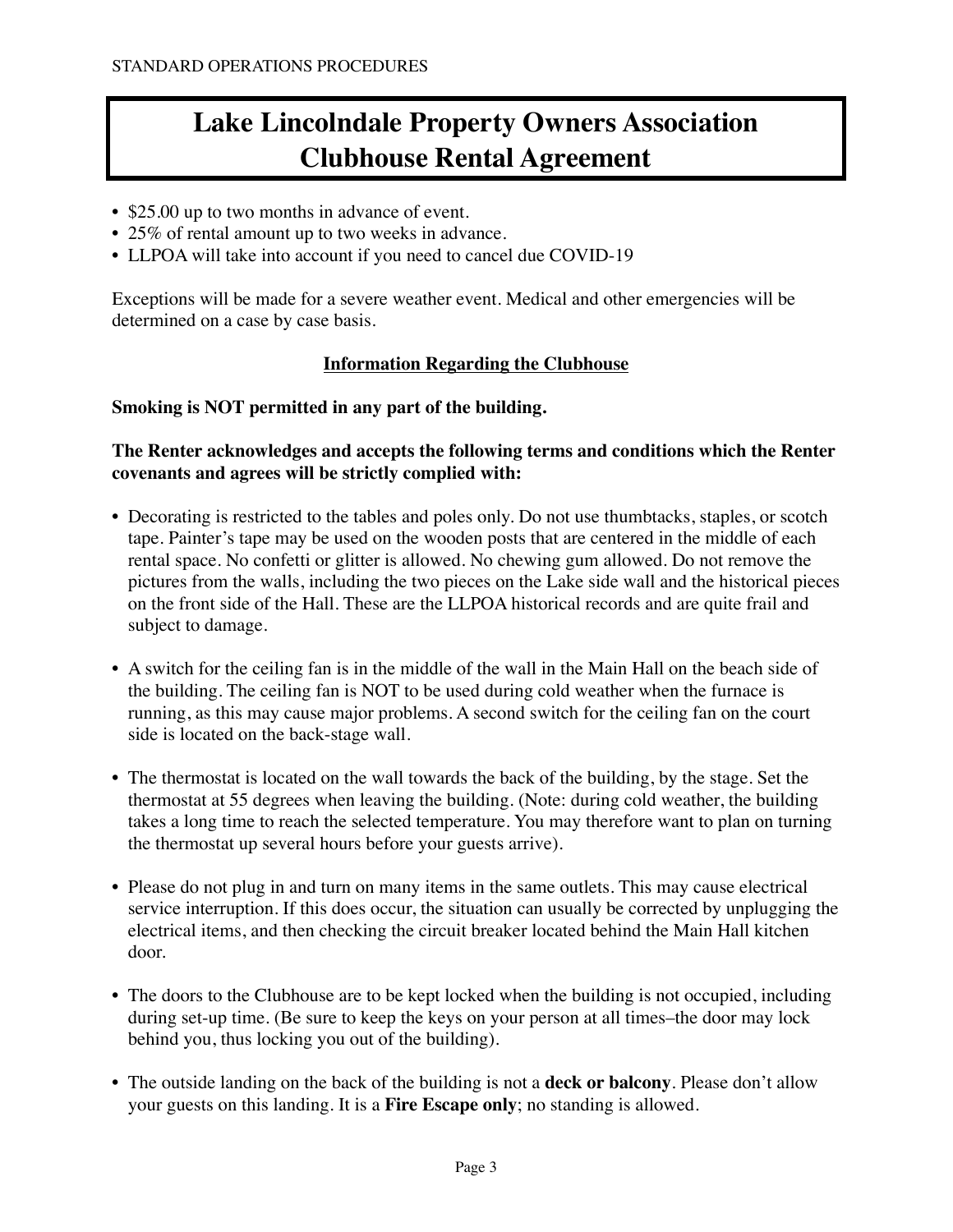- The Lake Lincolndale Property Owners' Association is not responsible for any valuables or personal property left on the premises.
- Animals, with the exception of properly documented service animals, are not permitted inside the LLPOA Clubhouse without prior approval of a Clubhouse Coordinator.
- Any rental with participants under the age of 18 is required to have at least one adult chaperon for every ten minors present during the event.
- All candles must be contained in a glass container taller than the top of the candle flame.

\*\* Due to COVID-19 guidelines, there is to be no cooking in the kitchen. All food must be catered in.

#### **Codes of Conduct**

As a party to this Rental Agreement, you and your guests are required to adhere to the following Codes of Conduct. Please be advised that if you or your guests violate any of the following Codes of Conduct, your Security Deposit may be forfeited, and your rental/sponsorship privileges may be suspended.

- You (Renter) are responsible for any damage to LLPOA property caused by you or your guests. If you, or your guests, cause any damages, your Security Deposit will be applied to repair or replace the damaged property. Additional costs, if warranted, may also be required.
- You (Renter) must attend and be present at all times during the hours of the subject function.
- You (Renter) will be responsible for all actions of their guests.
- You (Renter) are required to operate your event in an orderly and reasonably quiet manner as not to create a nuisance to the surrounding residences. This includes outside the Clubhouse and parking lot. No music or loud noise is permitted to be played outside of Clubhouse or in the parking lot. **ALL AMPLIFIED MUSIC INSIDE THE CLUBHOUSE IS TO BE TURNED OFF AT 11:00PM**. Remember that the Clubhouse is located in the middle of a residential neighborhood. If formal written complaints and/or police are contacted because of unruly or unlawful behavior, your Security Deposit will automatically be forfeited.
- Children are to be supervised at all times. Please keep all children off the stage for safety sake.
- Do not throw anything into the lake (including rocks, food, etc.). Food attracts geese and other wildlife which must be kept from nesting on the beach area. These Wildlife can be a potential health hazard. All balloons and water bottles must be accounted for. We don't want to cause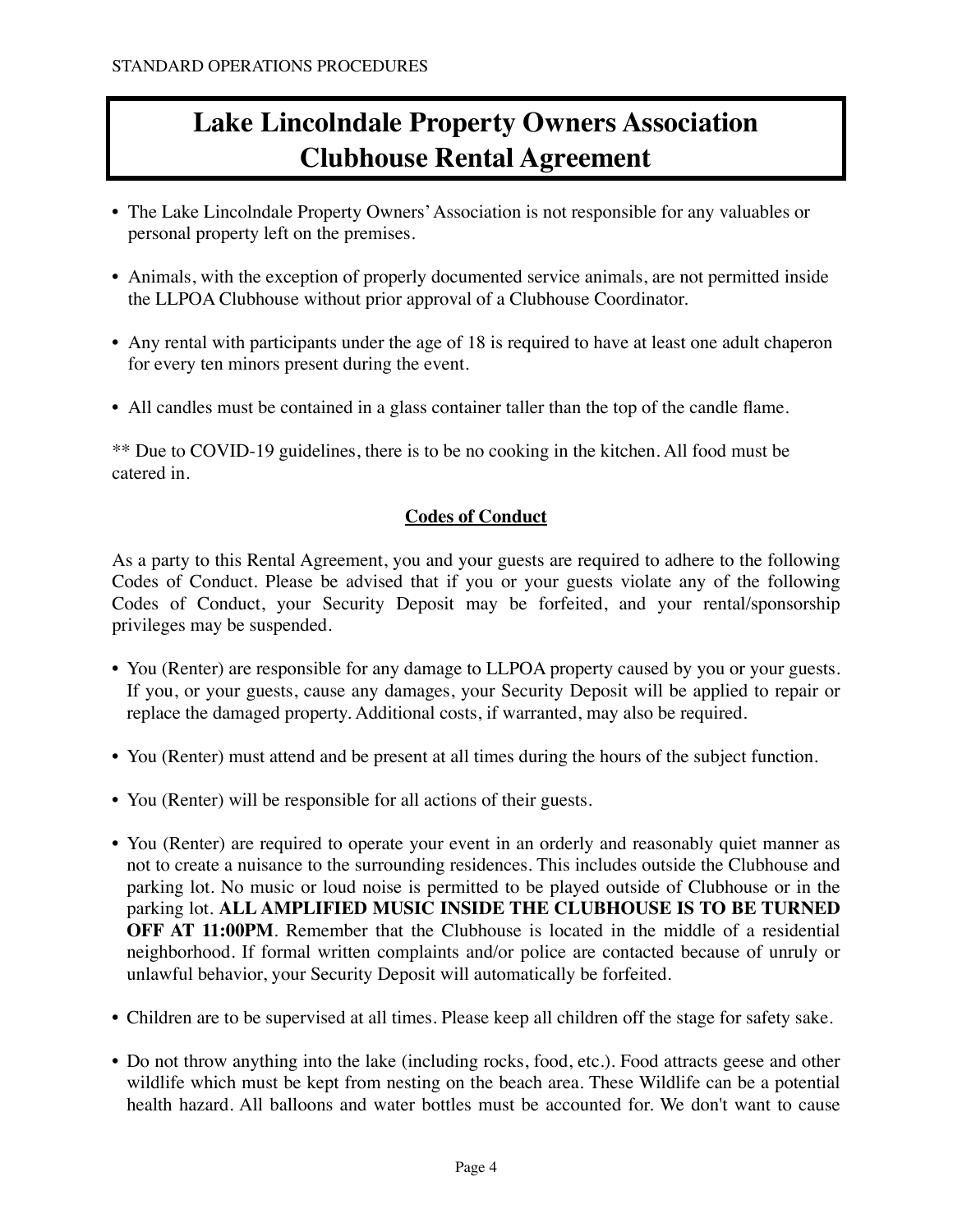harm to our wildlife around the lake such as turtles and birds.

- You are required to clean the Clubhouse after your event. Your cleaning fees of \$100 include cleaning of floors and bathrooms. All other cleaning (food, kitchen, tables, garbage, etc.) is your responsibility. If the Clubhouse is not cleaned to the satisfaction of a Clubhouse Coordinator, all or part of your Security Deposit may be forfeited to pay for additional cleaning expenses.
- Your Rental Agreement specifies either the upstairs Main Hall (Mae Azar Room) or downstairs (Lakeview Lounge). Renters and guests are limited to the space rented (including bathrooms) and are not permitted in other areas of the building.
- **No one is allowed on the beach (even during Beach Season).** This is an L.L.P.O.A. safety/ insurance concern. Secondly, individuals that walk on the beach can track sand back into the Clubhouse and damage the wood floor. Your Security Deposit will be forfeited if you, or your guests, cause damage to the Clubhouse.

If your Security Deposit, or any part of your deposit, is forfeited due to a Code of Conduct violation, you will be prohibited from renting the Clubhouse (or sponsoring anyone) for a minimum of one year. After one year, you may NOT rent the Clubhouse (or sponsor anyone) again until the Board of Directors has approved your request.

### **Rental Indemnity Agreement**

LLPOA shall not be held responsible or liable for the actions of the Renter or guests, or for any injuries to persons or damage to property resulting from any actions or activities incurred while renting the Clubhouse owned by LLPOA. The Renter hereby indemnifies and agrees to hold harmless LLPOA, its employees, Directors, Officers, and volunteers from and against any and all claims, judgments, and damages to persons or property, including theft, occasioned by the actions or activities while renting the Clubhouse.

The Renter agrees to defend LLPOA, its employees, Directors, Officers, and volunteers at LLPOA's request, against any such claim or demands for which the Renter is responsible hereunder.

**The Renter shall provide a copy a copy of their Homeowners Liability Insurance together with the rental agreement.**

\_\_\_\_\_\_\_\_\_\_\_\_\_\_\_\_\_\_\_\_\_\_\_\_\_\_\_\_\_\_\_\_ \_\_\_\_\_\_\_\_\_\_\_\_\_\_\_\_\_\_\_\_\_\_\_\_\_\_\_\_\_\_\_\_\_

L.L.P.O.A. Authorized Representative Renter